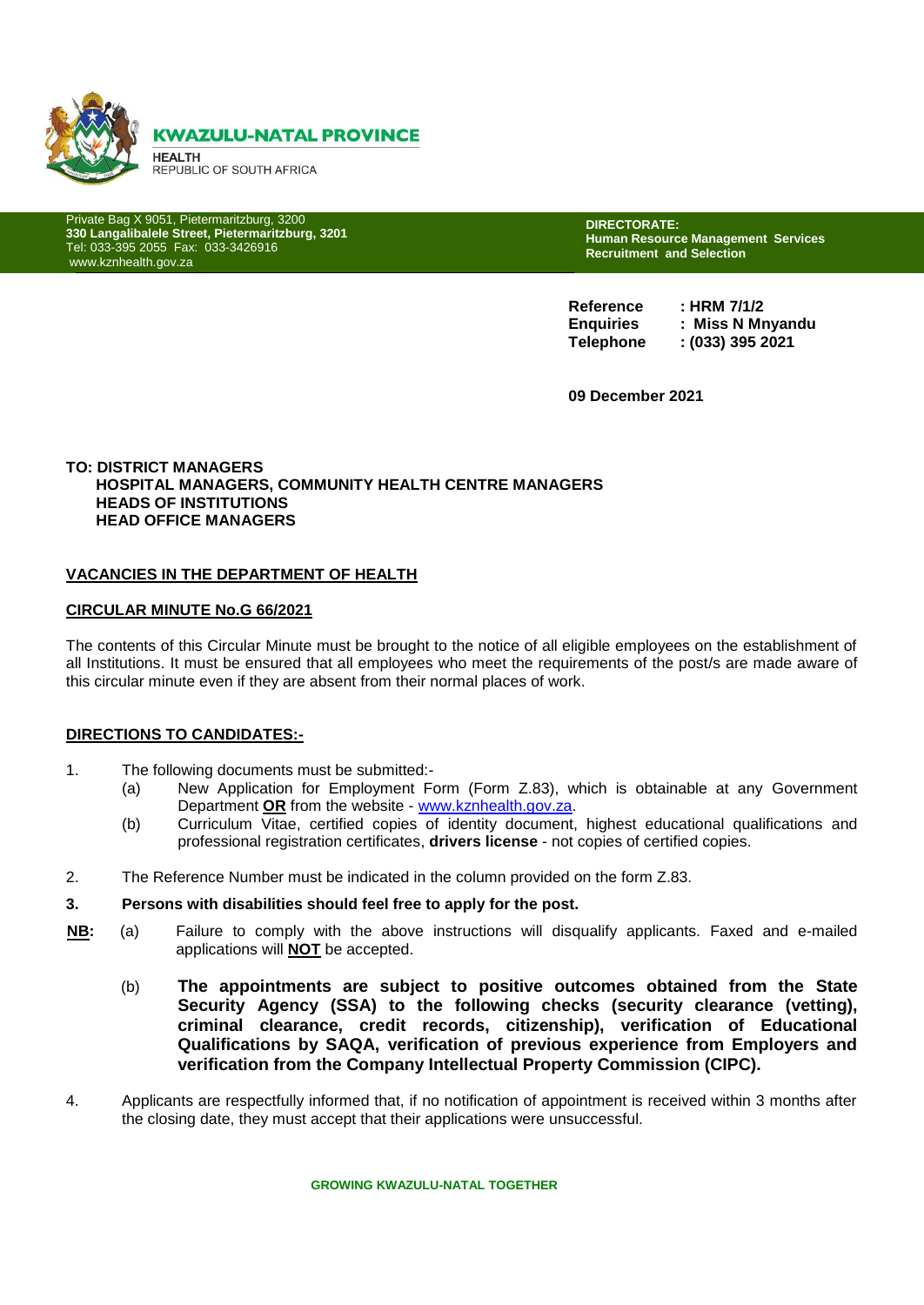5. Applicants in possession of a foreign qualification must attach an evaluation certificate from the South African Qualifications Authority (SAQA) to their applications. Non- RSA Citizens/Permanent Residents/ Work Permit holders must submit documentary proof together with their applications.

**(This Department is an equal opportunity, affirmative action employer, whose aim is to promote representivity in all levels of all occupational categories in the Department.)**

**CLOSING DATE FOR APPLICATIONS IS 07 JANUARY 2022**

**HEAD: DEPARTMENT OF HEALTH KWAZULU-NATAL**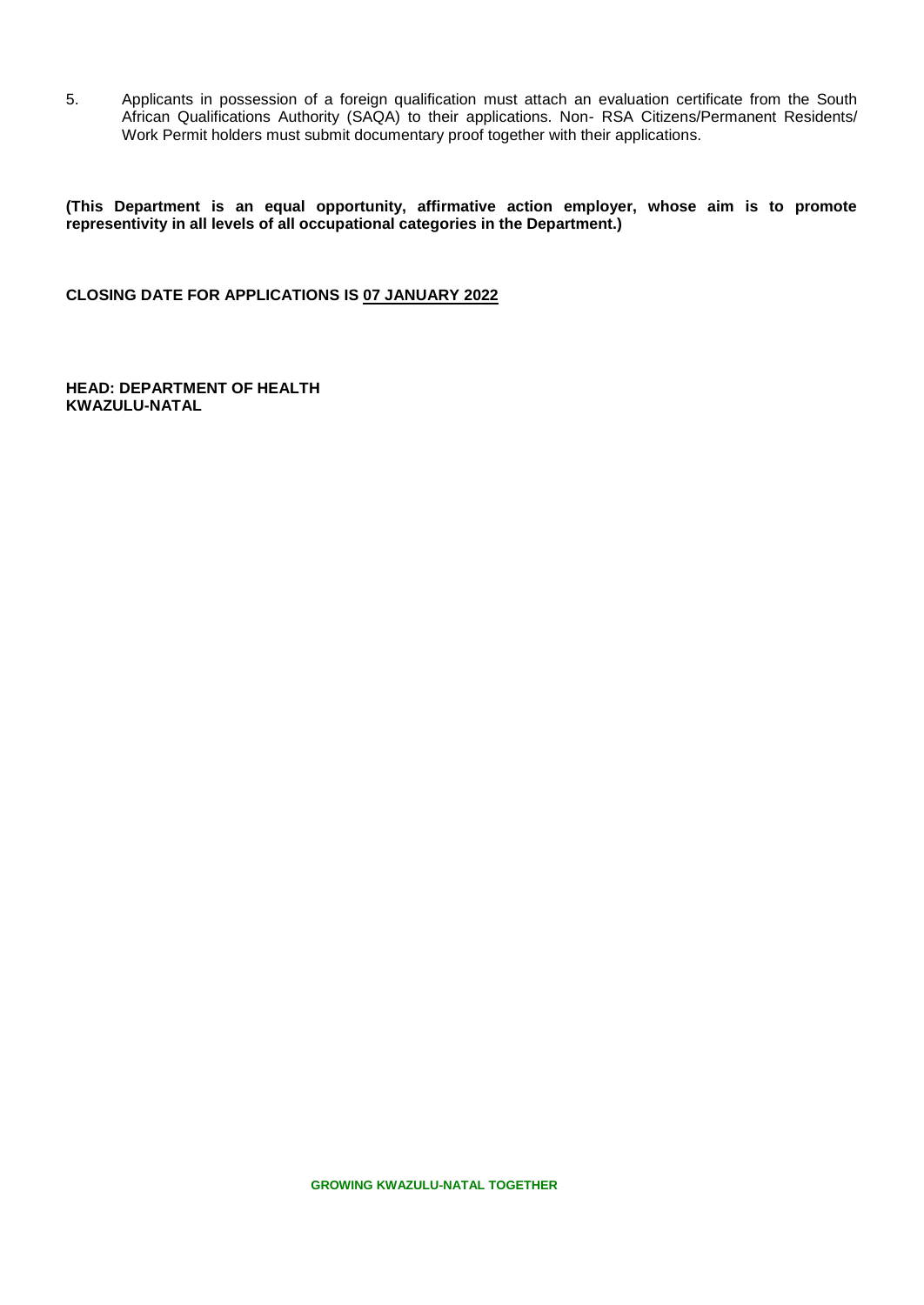## **DEPARTMENT OF HEALTH: KWAZULU-NATAL**

## **(This Department is an equal opportunity, affirmative action employer, whose aim is to promote representivity in all levels of all occupational categories in the Department.)**

- **NOTE :** Applications must be submitted on the prescribed Application for Employment form (Z83) which must be originally signed and dated. The application form (Z83) must be accompanied by a detailed Curriculum Vitae, certified copies of certificates, Identity Document and Driver's License (not copies of previously certified copies). The Reference Number must be indicated in the column (Part A) provided thereof on the Z83 form. **NB**: **Failure to comply with the above instructions will disqualify applicants**. Faxed and e-mailed applications will **NOT** be accepted. Persons with disabilities should feel free to apply for the post. •**The appointments are subject to positive outcomes obtained from the State Security Agency (SSA) to the following checks (security clearance (vetting), criminal clearance, credit records citizenship), verification of Educational Qualifications by SAQA, verification of previous experience from Employers and verification from the Company Intellectual Property Commission (CIPC).** Applicants are respectfully informed that, if no notification of appointment is received within 3 months after the closing date, they must accept that their applications were unsuccessful. Applicants in possession of a foreign qualification must attach an evaluation certificate from the South African Qualifications Authority (SAQA) to their applications. Non- RSA Citizens/Permanent Residents/ Work Permit holders must submit documentary proof together with their applications.
- **POST : MANAGER: MEDICAL SERVICES (NON CLINICAL) TO SERVE BOTH AS MEDICAL MANAGER AND CHIEF EXECUTIVE OFFICER: REFERENCE NO.G140/2021**
- **CLUSTER : District health Services**
- **CENTRE : Pomeroy Community Health Centre**

**SALARY : An all Inclusive Salary Package of Salary R119 1510. 00 per annum**

**REQUIREMENTS FOR THE POST:-** • Matric Certificate (Grade 12), MBCHB qualification; **PLUS** •Registration with the Health Professions Council of South Africa (HPCSA) as a Medical Practitioner **PLUS** •A minimum of five (5) years in a Health Institution or Primary Health Care environment •Unendorsed valid Code B driving license (Code 08).

# *NB: All shortlisted candidates will be required to submit proof of work experience endorsed and Stamped by employer/s prior to the date of the interview.*